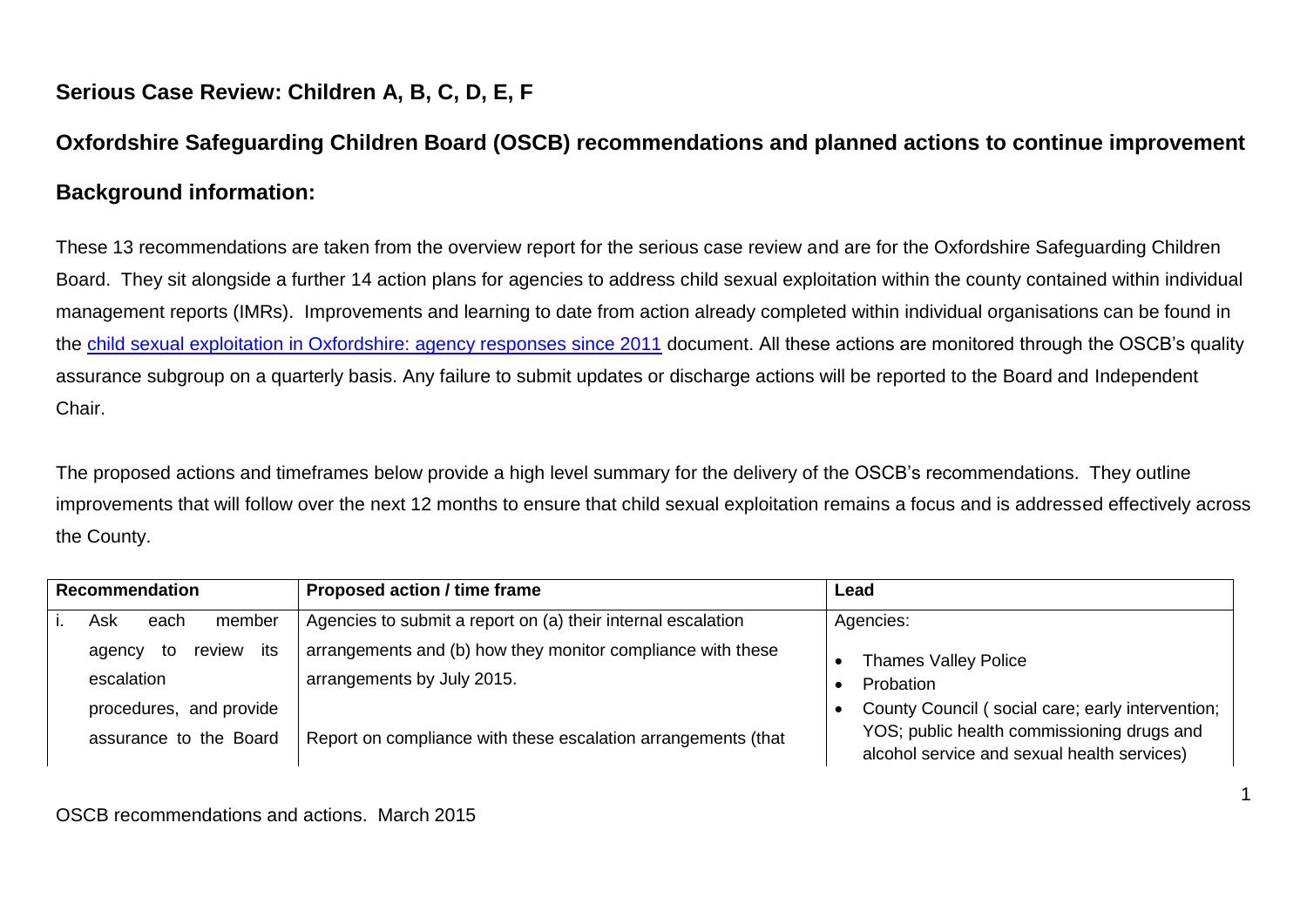|     | that they are understood     | demonstrates that frontline staff and middle managers are using it    | Oxford City DC<br>$\bullet$                |
|-----|------------------------------|-----------------------------------------------------------------------|--------------------------------------------|
|     | and complied with            | effectively) to be provided by December 2015.                         | <b>Cherwell DC</b>                         |
|     |                              |                                                                       | West Oxford DC                             |
|     |                              | Compliance check on escalation arrangements to demonstrated at        | South & Vale of White Horse DC             |
|     |                              |                                                                       | <b>OUH</b><br>$\bullet$                    |
|     |                              | the peer review for section 11 returns in 2015. (Event to take place  | OH NHS FT                                  |
|     |                              | in Spring 2016)                                                       | <b>OCCG</b>                                |
|     |                              |                                                                       | Cafcass                                    |
|     |                              | Appraisal of supervision policies to be included in the annual report | Donnington Doorstep                        |
|     |                              | for 2015/16. (Released in July 2016)                                  |                                            |
| ii. | Review the inter-            | Review of partnership arrangements and strategic connections          | Strategic partners:                        |
|     | relationships with other     | between the OSCB, Children's Trust and the Community Safety           | <b>OSCB Chair</b>                          |
|     | multiagency                  | Partnerships was completed in May 2014.                               | Children's Trust Chairman                  |
|     | partnerships such as         |                                                                       | <b>Community Safety Partnership Chairs</b> |
|     | district community safety    | OSCB to have representation from each district council on the         | and OCC safeguarding Partnerships Post     |
|     | partnerships, and the        | Board February by 2015                                                |                                            |
|     | <b>County Safer</b>          |                                                                       |                                            |
|     | <b>Community Partnership</b> | OSCB to have representation from Community Safety Partnerships        |                                            |
|     | to ensure there is mutual    | on the Board by February 2015                                         |                                            |
|     | clarity of each other's      |                                                                       |                                            |
|     | roles, and appropriate       | Business Planning for 2015/16 to reflect improved working             |                                            |
|     | cross representation.        | arrangements August 2015.                                             |                                            |
|     |                              |                                                                       |                                            |
|     |                              |                                                                       |                                            |
|     |                              |                                                                       |                                            |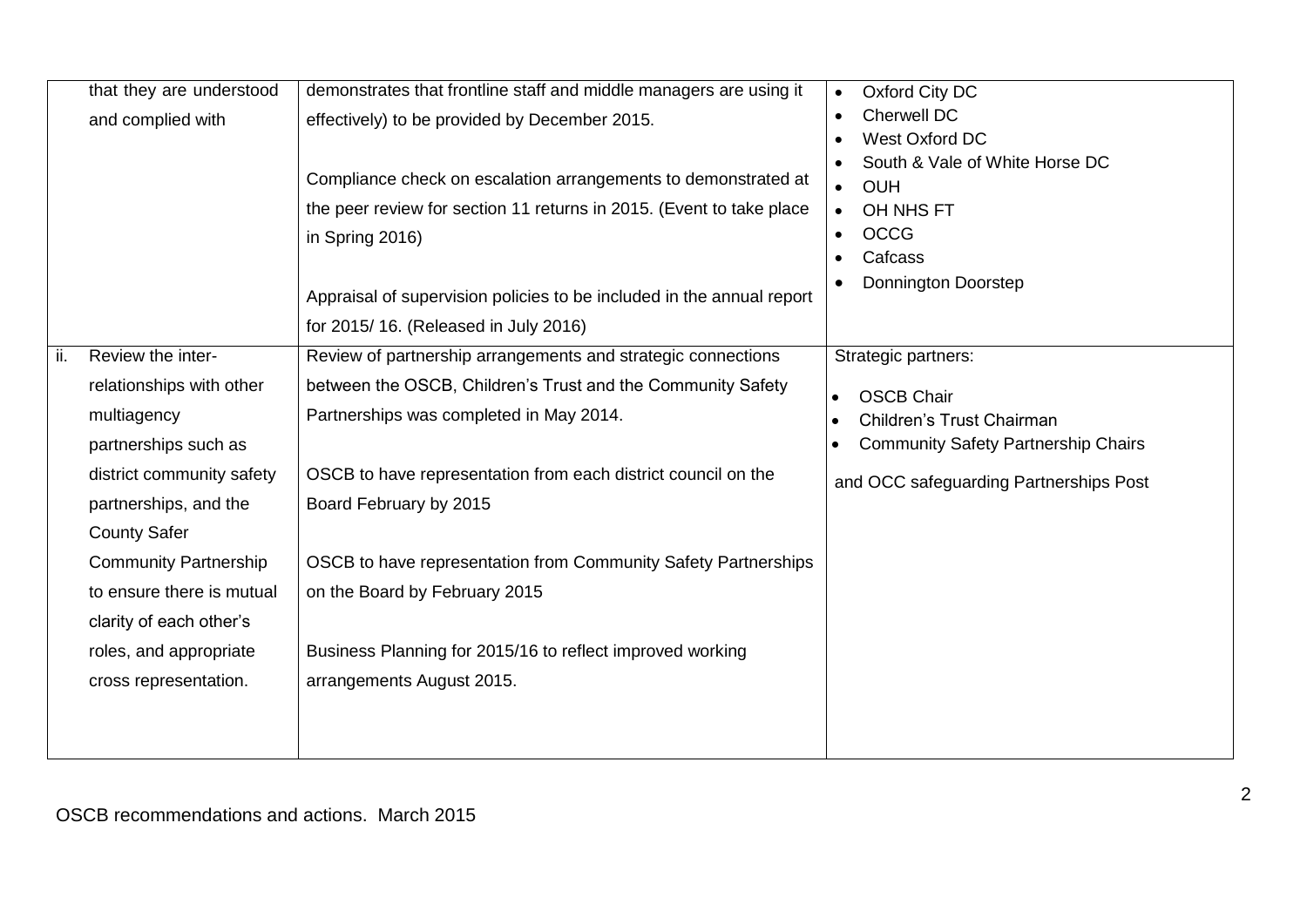| Ask each agency to                                                                                                | Agencies to submit a report on (a) their supervision arrangements                                                                                                                                                                                                                      | Agencies:                                                                                                                                                                             |
|-------------------------------------------------------------------------------------------------------------------|----------------------------------------------------------------------------------------------------------------------------------------------------------------------------------------------------------------------------------------------------------------------------------------|---------------------------------------------------------------------------------------------------------------------------------------------------------------------------------------|
| provide evidence of its<br>supervision policies and                                                               | and (b) how they monitor compliance with these arrangements by<br>July 2015.                                                                                                                                                                                                           | <b>Thames Valley Police</b><br>$\bullet$<br>Probation                                                                                                                                 |
| ensure they are effective                                                                                         | Report on compliance with the supervision arrangement to be<br>provided by December 2015                                                                                                                                                                                               | County Council (social care; early intervention;<br>YOS; public health commissioning drugs and<br>alcohol service and sexual health services)<br>Oxford City DC<br><b>Cherwell DC</b> |
|                                                                                                                   | Compliance check on supervision arrangements to demonstrated<br>at the peer review for section 11 returns in 2015. (Event to take<br>place in Spring 2016)                                                                                                                             | West Oxford DC<br>South & Vale of Wh DC<br><b>OUH</b><br>OH NHS FT<br><b>OCCG</b>                                                                                                     |
|                                                                                                                   | Schools to ensure compliance through their annual safeguarding<br>submission to the County's Schools Safeguarding Team.                                                                                                                                                                | Cafcass<br><b>Donnington Doorstep</b>                                                                                                                                                 |
|                                                                                                                   | Appraisal of supervision policies to be included in the annual report<br>for 2015/16. (Released in July 2016)                                                                                                                                                                          |                                                                                                                                                                                       |
| Be assured that the<br>lessons from this Review<br>and IMRs are embedded<br>in OSCB and single<br>agency training | Update OSCB multi-agency CSE training for local practitioners in<br>line with the learning and recommendations from SCR. Additional<br>'learning points summary' to become a course hand-out along with<br>practitioner guide, screening tool etc. for delegates by end March<br>2015. | Oxford City Council leads who developed the<br>course with the OSCB Business unit.                                                                                                    |
|                                                                                                                   | iii.<br>how the agencies<br>iv.                                                                                                                                                                                                                                                        |                                                                                                                                                                                       |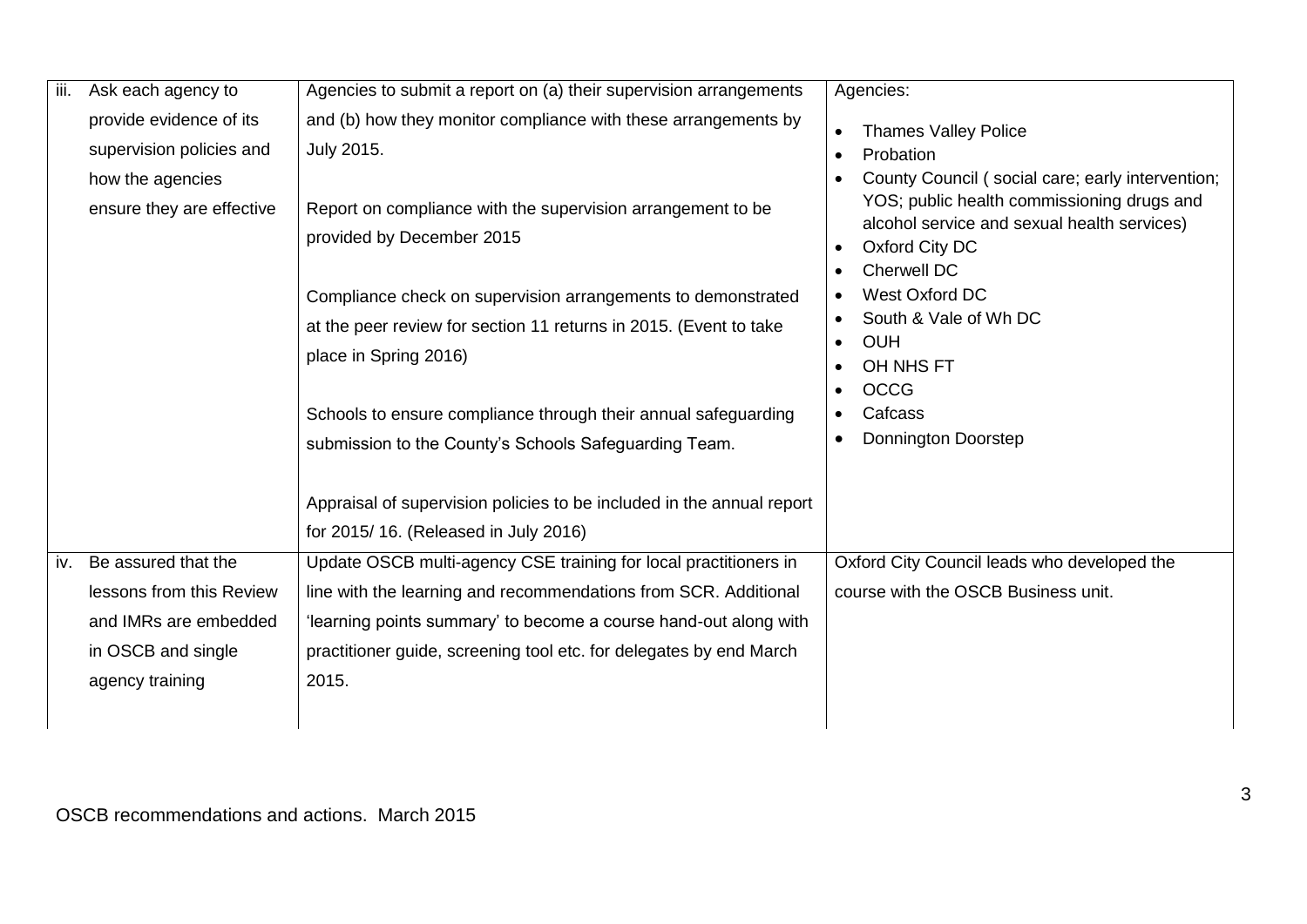| Training subgroup to observe revised OSCB CSE training to quality<br>assure that course has been appropriately revised by end of May<br>2015.                                                                                                       | Chair of the OSCB Training subgroup                                                                                                                                                                                                                                                                                                     |
|-----------------------------------------------------------------------------------------------------------------------------------------------------------------------------------------------------------------------------------------------------|-----------------------------------------------------------------------------------------------------------------------------------------------------------------------------------------------------------------------------------------------------------------------------------------------------------------------------------------|
| County wide CSE learning events to involve over 400 practitioners<br>from different settings working with children – the first of which is in<br>March 2015.                                                                                        | TVP, OCC, OCCG, OUH and OH NHS FT with<br>support of the OSCB Business unit                                                                                                                                                                                                                                                             |
| Learning summary 'eyes on' document to contain report's learning<br>points to be available on the OSCB website from March 2015.                                                                                                                     | <b>OSCB Business unit and County Safeguarding</b><br>Manager                                                                                                                                                                                                                                                                            |
| Agencies to report in their 2015/16 return to the Training subgroup<br>as to how they have embedded lessons. Agencies will have to<br>complete the response to an agreed template and submit according<br>to a scheduled reporting date in 2015/16. | Agencies:<br><b>Thames Valley Police</b><br>Probation<br>County Council (social care; early intervention;<br>YOS; public health commissioning drugs and<br>alcohol service and sexual health services)<br>Oxford City DC<br>Cherwell DC<br>West Oxford DC<br>South & Vale of Wh DC<br><b>OUH</b><br>OH NHS FT<br><b>OCCG</b><br>Cafcass |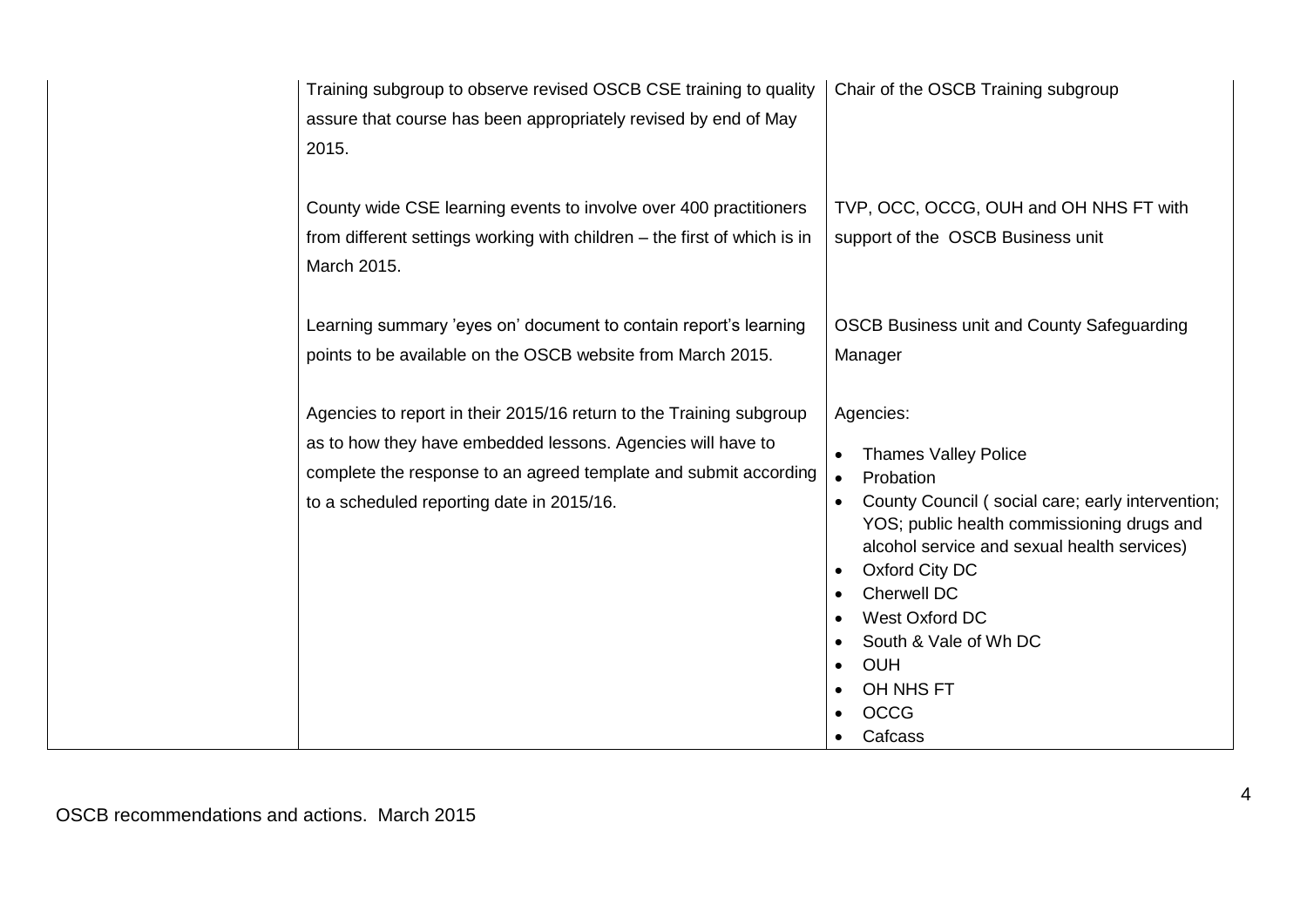|                                                                                                                          |                                                                                                                                                                             | <b>Donnington Doorstep</b>                                                                                                                                                                                                                                                                                                                                            |
|--------------------------------------------------------------------------------------------------------------------------|-----------------------------------------------------------------------------------------------------------------------------------------------------------------------------|-----------------------------------------------------------------------------------------------------------------------------------------------------------------------------------------------------------------------------------------------------------------------------------------------------------------------------------------------------------------------|
|                                                                                                                          | Appraisal of agency responses on training to be included in the<br>annual report for 2015/16. (Released in July 2016)                                                       | Training subgroup chair, OCSB Business Unit                                                                                                                                                                                                                                                                                                                           |
| Ensure that the<br>V.<br>messages from victims<br>and their families given<br>to this review are<br>embedded in training | Update OSCB multi-agency CSE training for local practitioners in<br>line with the views expressed by families and victims in the SCR by<br>end March 2015.                  | Agencies:<br><b>Thames Valley Police</b><br>Probation<br>County Council (social care; early intervention;<br>YOS; public health commissioning drugs and<br>alcohol service and sexual health services)<br>Oxford City DC<br>Cherwell DC<br>West Oxford DC<br>South & Vale of Wh DC<br><b>OUH</b><br>OH NHS FT<br><b>OCCG</b><br>Cafcass<br><b>Donnington Doorstep</b> |
|                                                                                                                          | Training subgroup to quality assure the OSCB CSE training to<br>ensure that the course has been appropriately revised to include<br>the voice of victims by end of May 2015 | Alison Chapman, Chair of the Training subgroup                                                                                                                                                                                                                                                                                                                        |
|                                                                                                                          | Involve parents and victims in the county wide CSE learning events                                                                                                          | TVP, OCC, OCCG, OUH and OH NHS FT with<br>support of the OSCB Business unit                                                                                                                                                                                                                                                                                           |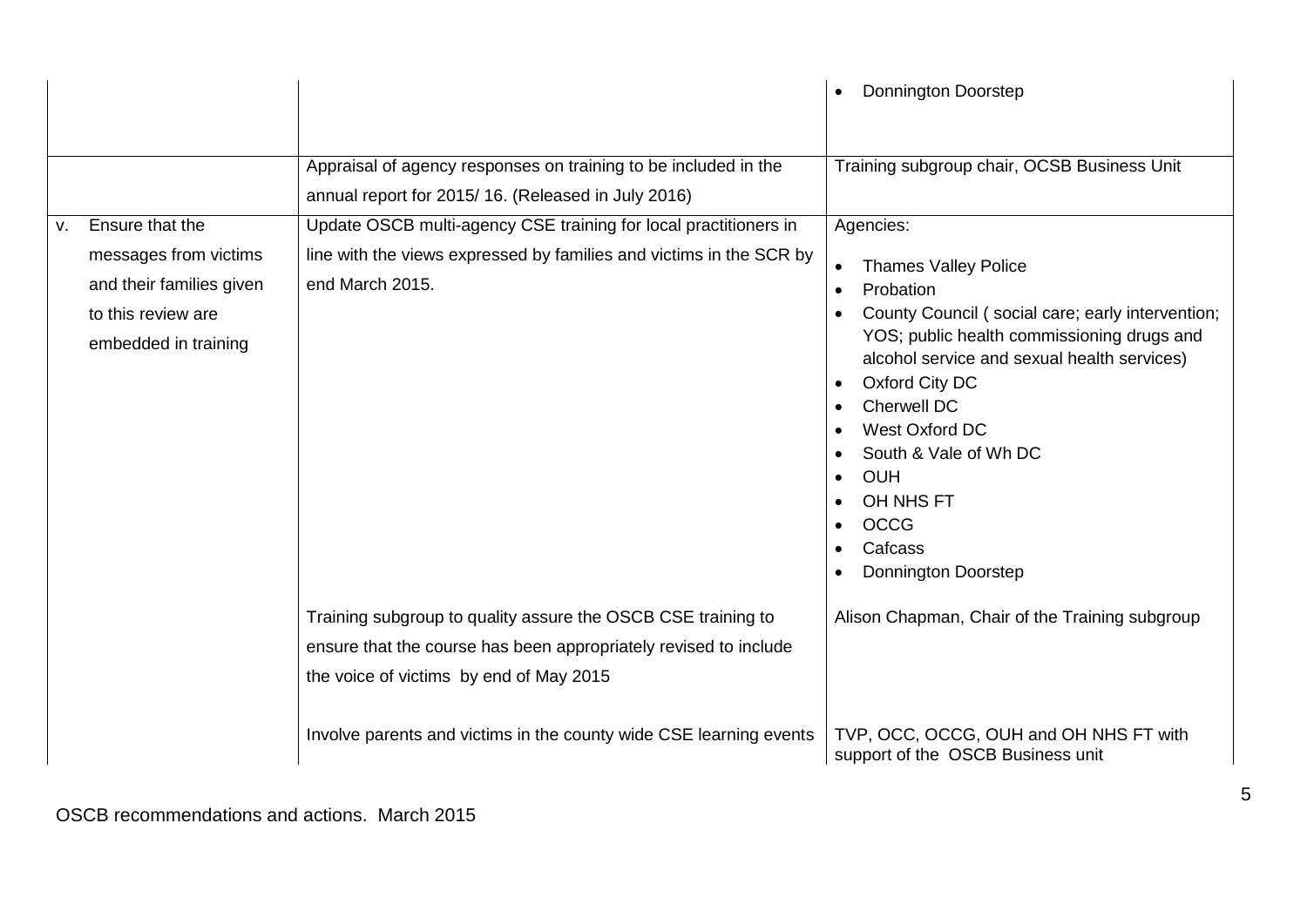|                            | - the first of which is in March 2015                                                                                                                                                                                                                                                                                                                                                                 |                                              |
|----------------------------|-------------------------------------------------------------------------------------------------------------------------------------------------------------------------------------------------------------------------------------------------------------------------------------------------------------------------------------------------------------------------------------------------------|----------------------------------------------|
|                            | Work with interested parents of victims to produce a learning<br>summary on the parental perspective by end July 2015                                                                                                                                                                                                                                                                                 | <b>County Council and OSCB Business Unit</b> |
| vi. Seek evidence that     | OSCB Subgroup template and standards for recording set. OSCB                                                                                                                                                                                                                                                                                                                                          | <b>OSCB Chair</b>                            |
| minutes of multiagency     | action log developed to monitor all actions agreed by the board.                                                                                                                                                                                                                                                                                                                                      |                                              |
| meetings are clear about   | Challenge log to record issues and response and outcomes.                                                                                                                                                                                                                                                                                                                                             |                                              |
| ownership, have            | Standard template agreed with guidance on multi-agency minute                                                                                                                                                                                                                                                                                                                                         |                                              |
| consistent titles, and can | taking. March 2015                                                                                                                                                                                                                                                                                                                                                                                    |                                              |
| be seen by their content   |                                                                                                                                                                                                                                                                                                                                                                                                       |                                              |
| and appearance to be       | OSCB subgroups to be audited each year to involve lay member                                                                                                                                                                                                                                                                                                                                          | OCC safeguarding Partnerships post and lay   |
| seen as of high value      | input to test the accessibility of the minutes. December 2015                                                                                                                                                                                                                                                                                                                                         | members                                      |
|                            |                                                                                                                                                                                                                                                                                                                                                                                                       |                                              |
|                            | Independent Reviewing Officer Managers to conduct an audit of<br>multi-agency minutes on an annual basis as part of the OCC quality<br>Assurance work. This should include parental feedback on the<br>accessibility and quality of the minutes. Findings to be reported in<br>to Board's quality assurance subgroup by the Safeguarding<br>Manager, County Council as a scheduled report in 2015/16. | Safeguarding Manager, County Council         |
|                            | Evidence the outcome of audits in the OSCB annual report 2015 /                                                                                                                                                                                                                                                                                                                                       | Chair of the performance, audit and quality  |
|                            | 16 to provide re-assurance of high quality reporting (May 2016)                                                                                                                                                                                                                                                                                                                                       | assurance subgroup                           |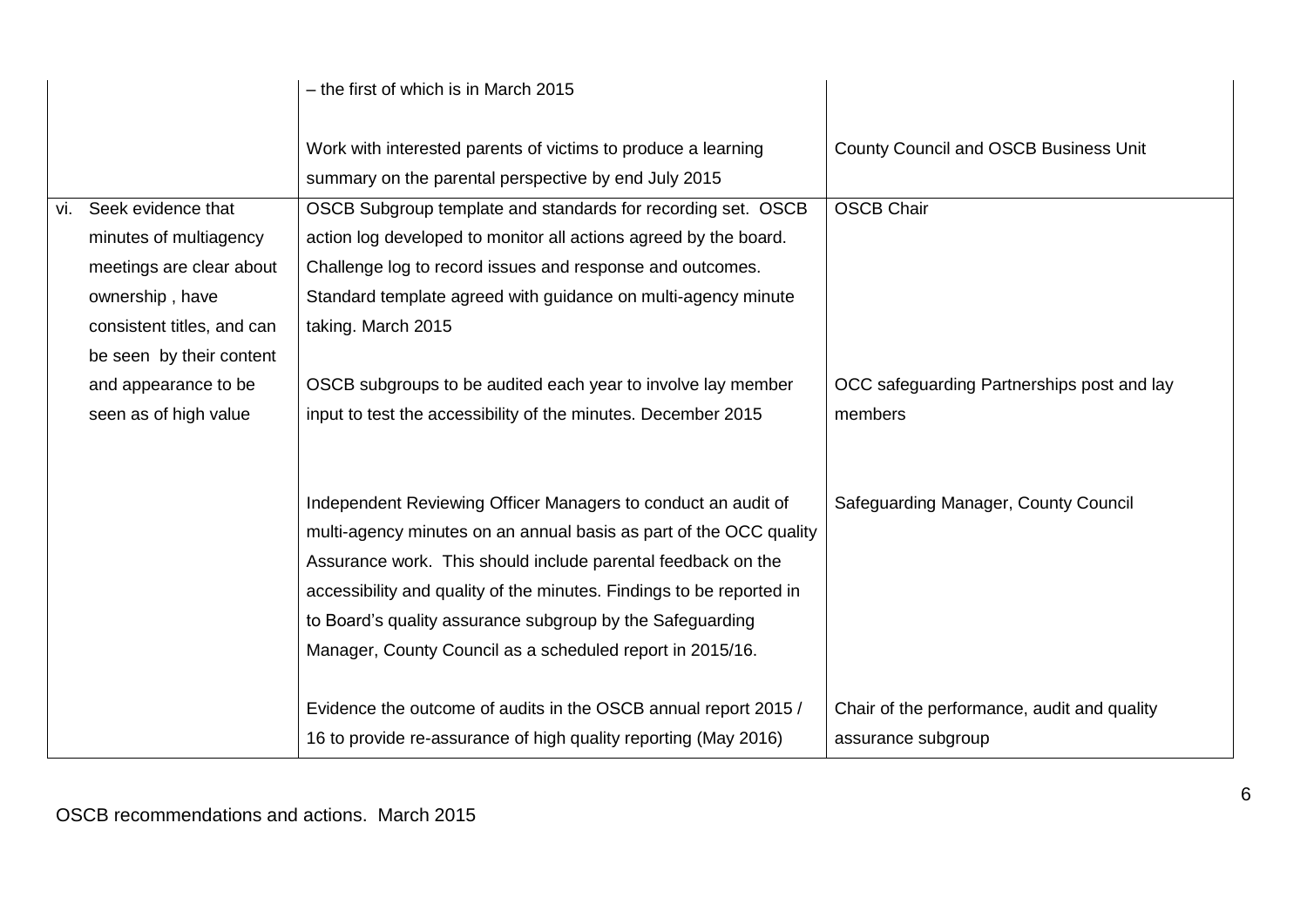|     | vii. Seek assurance from  | Formal report in to the OSCB on an annual basis which includes         | Oxford LPA commander                              |
|-----|---------------------------|------------------------------------------------------------------------|---------------------------------------------------|
|     | TVP about progress on     | data on numbers; prevalence and analysis of any emerging               |                                                   |
|     | recording crime relating  | patterns. Scrutiny of report at the November 2015 Board meeting.       |                                                   |
|     | to sexual offences        |                                                                        |                                                   |
|     | viii. Seek assurance from | Children's Social Care to report on placements and include the         | Deputy Director for Children's Social Care        |
|     | <b>Oxfordshire County</b> | impact of the county strategy to 'keep children closer to home' fully  |                                                   |
|     | Council that there is     | in the annual report to the board. Reporting to include the views of   |                                                   |
|     |                           |                                                                        |                                                   |
|     | appropriate access        | the Children in Care Council.                                          |                                                   |
|     | to the necessary range    |                                                                        |                                                   |
|     | of Looked After Children  | Scrutiny of report at the July 2015 Board meeting.                     |                                                   |
|     | placements                |                                                                        |                                                   |
|     |                           |                                                                        |                                                   |
| ix. | Ensure that reports on    | The reports on missing children statistics are reported in to the      | TVP and County Council leads for missing children |
|     | missing children          | CSE subgroup which meets bimonthly to interrogate this data. The       | and the Chair of the CSE subgroup (the LPA        |
|     | statistics for the Board  | annual report to the board should include an assessment of the         | commander)                                        |
|     | are fully interrogated to | effectiveness of the multi-agency management of missing                |                                                   |
|     | identify any emerging     | episodes; details on out of county children; return interviews as well |                                                   |
|     | patterns                  | as outcomes in terms of impact on the numbers of missing children      |                                                   |
|     |                           | and an analysis of emerging patterns.                                  |                                                   |
|     |                           | Scrutiny of report at the November 2015 Board meeting                  |                                                   |
| X.  | Seek assurance from       | Deputy Director for Education from Oxfordshire County Council to       | Deputy Director of Education                      |
|     | <b>Oxfordshire County</b> | report to the board setting out the guidance in place for schools on   |                                                   |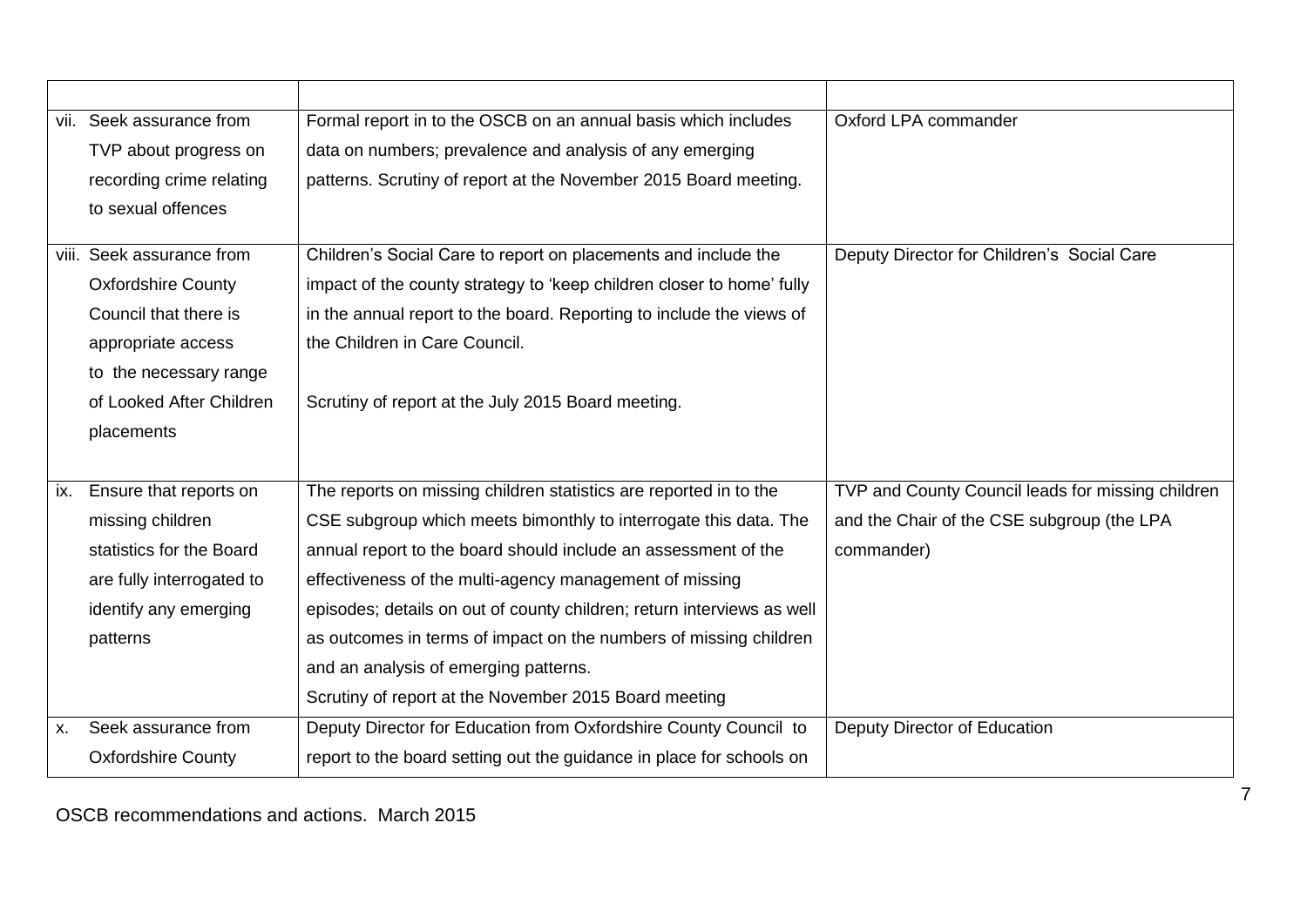|     | Council that there are   | transfer arrangements for information and on school exclusions.  |                                                |
|-----|--------------------------|------------------------------------------------------------------|------------------------------------------------|
|     | good arrangements for    |                                                                  |                                                |
|     | the transfer of          | Report on compliance with these arrangements to be provided by   |                                                |
|     | information between      | December 2015.                                                   |                                                |
|     | schools about child      |                                                                  |                                                |
|     | vulnerability, and that  |                                                                  |                                                |
|     | decisions around         | Head-teachers on the Board and within the OSCB Safeguarding In   | Head-teachers on the Board; Schools            |
|     | exclusion from school    | Education Subgroup should then consider how to promote better    | Safeguarding; OSCB Safeguarding In Education   |
|     | and its management       | understanding and compliance of the guidance within Oxfordshire. | Subgroup Chair                                 |
|     | (risk assessments and    |                                                                  |                                                |
|     | plans) take into account |                                                                  |                                                |
|     | that the behaviour is or |                                                                  |                                                |
|     | may be related to        |                                                                  |                                                |
|     | exploitation.            |                                                                  |                                                |
|     |                          |                                                                  |                                                |
| xi. | Seek assurance from      | Provide a report that outlines the management of consent to      | Members of the Health Advisory Group (subgroup |
|     | NHS bodies, including    | treatment undertaken by health staff with children and young     | of the OSCB)                                   |
|     | general practice, that   | people to include audit of compliance and outcomes for November  |                                                |
|     | staff include the        | 2015                                                             |                                                |
|     | consideration that       |                                                                  |                                                |
|     | consent has been         |                                                                  |                                                |
|     | eroded through           |                                                                  |                                                |
|     | exploitation when        |                                                                  |                                                |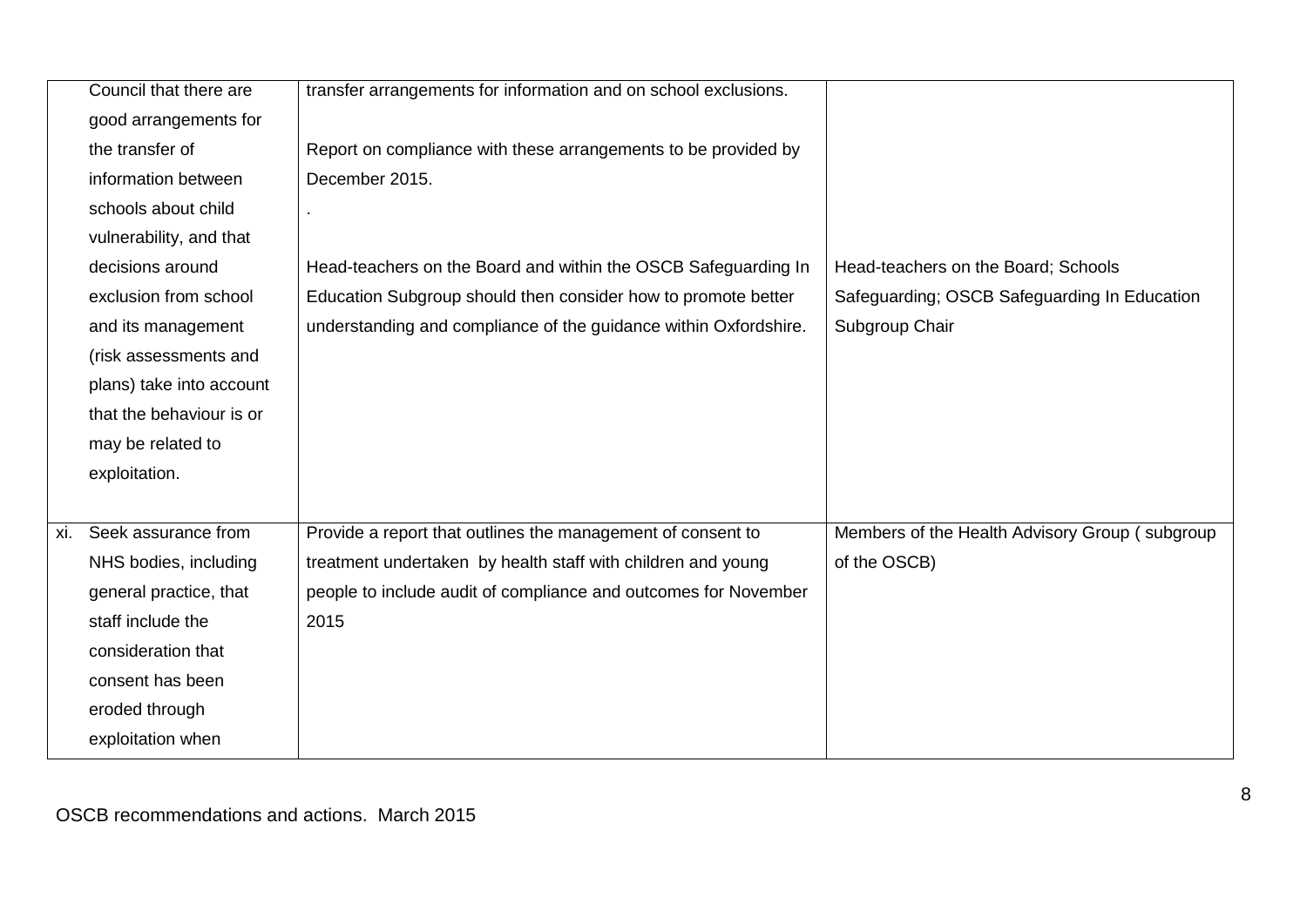|      | assessing a child's         |                                                                   |                                |
|------|-----------------------------|-------------------------------------------------------------------|--------------------------------|
|      | ability to consent to       |                                                                   |                                |
|      | treatment and that          |                                                                   |                                |
|      | referrals to statutory      |                                                                   |                                |
|      | agencies will be made       |                                                                   |                                |
|      | appropriately               |                                                                   |                                |
|      |                             |                                                                   |                                |
| xii. | Seek assurance from all     | Audit / Survey which checks that appropriate staff can evidence   | OSCB Chair and member agencies |
|      | member agencies that        | that they know where to access guidance around consent to sexual  |                                |
|      | staff are aware of the      | activity, and relationships and how they have used it to inform   |                                |
|      | guidance around             | decisions.                                                        |                                |
|      | consent to sexual           |                                                                   |                                |
|      | activity, and               |                                                                   |                                |
|      | relationships               | Report back to the OSCB full Board in November 2015.              |                                |
|      |                             |                                                                   |                                |
|      | xiii. Continue to undertake | Cases referred in to the Kingfisher team are reviewed on a weekly | PAQA Chair                     |
|      | rigorous multiagency        | basis.                                                            |                                |
|      | case audits where CSE       | PAQA to include an audit of cases which have been referred but    |                                |
|      | is suspected                | not met the criteria for specialist help and referral in to the   |                                |
|      |                             | Kingfisher team to check the effectiveness of agencies in         |                                |
|      |                             | identifying and assessing CSE as a risk to young people and also  |                                |
|      |                             | managing that risk. Audit to be scheduled in 2015/16.             |                                |